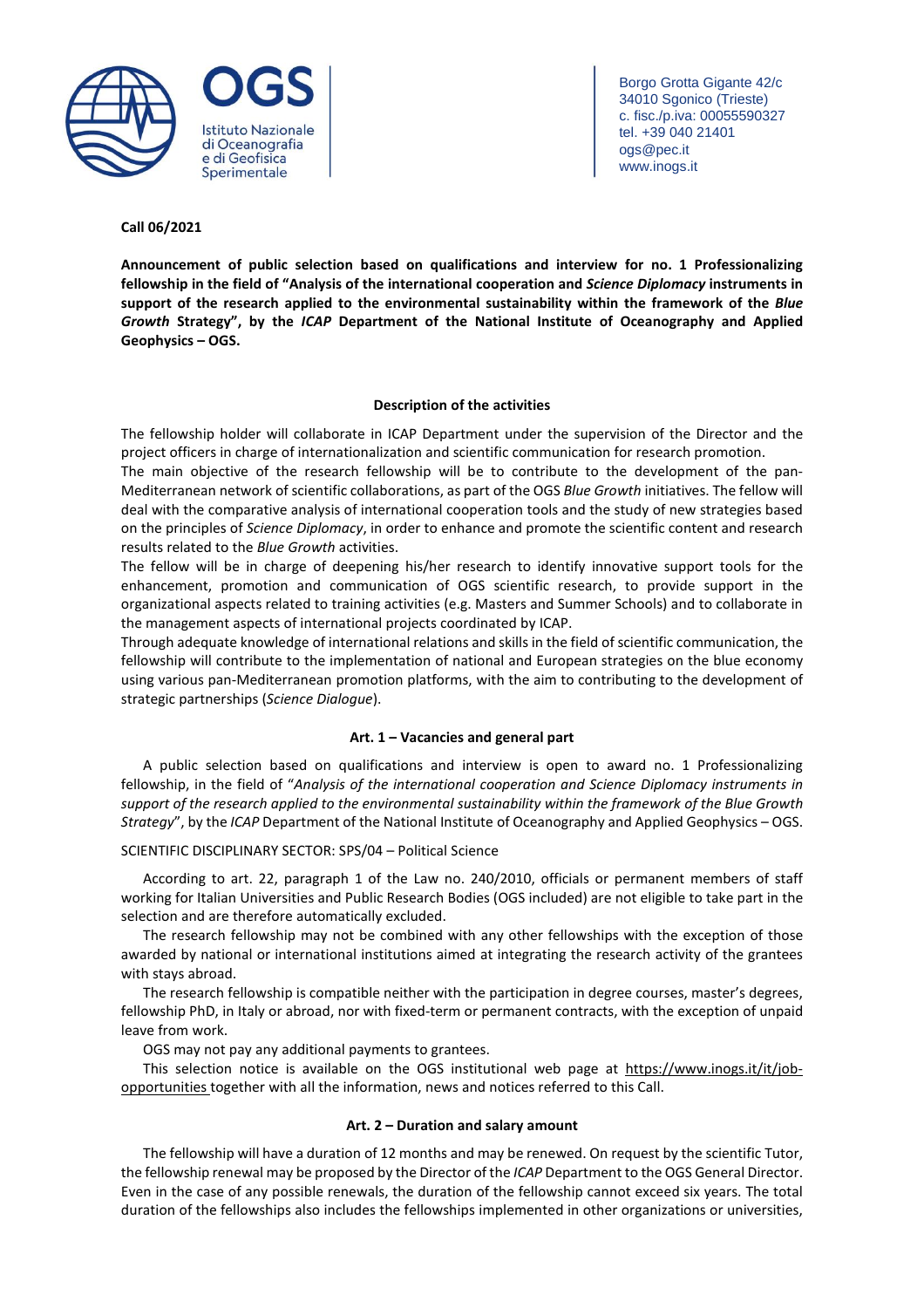

with the exception of the time during which the fellowship overlapped a PhD course (not paid) to a maximum duration of the course itself.

The fellowship cannot be awarded to applicants who have already benefited from a fellowship, further renewals included, for a period of six years, with the exclusion of the above-mentioned paragraph.

In the case that the successful applicant has already benefited from fellowships for a period of less than six years, the annual research fellowship and/or its possible renewal shall be granted within the abovementioned termination.

The gross annual salary of the research Junior fellowship, net for charges borne by OGS and including the social security contributions concerning the part borne by the grantee, is equal to € 21,000.00 and shall be paid in monthly instalments.

From the third year, the annual amount of the fellowship, net for charges borne by OGS and including the social security contributions concerning the part borne by the grantee, will be re-modulated for the total amount of € 23,000.00, when there isfinancial provision and subject to the positive evaluation of the research activities of the fellow by a Selection Board appointed by the Director of the Section/Department and consisting of the same Director of the Section/Department, the person in charge of the research project and an expert in the field.

The amount of the fellowship does not include any possible allowance for missions in Italy and abroad which may be deemed necessary for the implementation of the research activities connected to the fellowship. The mission allowance is determined in proportion to the allowance paid to the OGS staff belonging to the III professional level.

Fiscal and social security regulatory provisions in force are applied to all fellowships.

#### **Art. 3 – Requirements**

The requirements for the admission to the public selection are:

- Master's Degree in International Affairs and Diplomacy obtained in accordance with the current Italian legislation prior to the Ministerial Decree no. 509/99 or Master's Degree within Ministerial Decree no. 270/04 in all assimilated classes pursuant Interministerial Decree dated 9<sup>th</sup> July 2009 and according to the table annexed to the same Decree, obtained by Italian Universities or degrees issued by Universities abroad;
- Suitable and fitting scientific curriculum vitae (post-graduate specialization courses, research activities at public or private institutions, fellowships, grants in Italy or abroad);
- Basic computer skills;
- Good knowledge of the English language.

Candidates who obtained a qualification abroad that has been declared equivalent by the Italian competent educational authorities or validated according to the rules in force (Art. 38 Legislative Decree 165/2001), are admitted to participate in the call.

The candidate without such requisite at the date of the application shallsubmit a detailed documentation concerning his/her education in order to allow the Selection Board to evaluate the application limited to the present call for applicants.

The admission requirements must be fulfilled at the date of publication of this notice of recruitment.

#### **Art. 4 – Application form: terms and conditions**

The application forms for the participation in the call shall be sent in simple paper, according to the form herewith attached (Annex 1), agreed with handwritten or digital signature by the relevant parties and sent by one of the following options:

By personal PEC (Electronic Certified Email), in conformity with the current legislation on the matter, to the following PEC address: [ogs@pec.it](mailto:ogs@pec.it)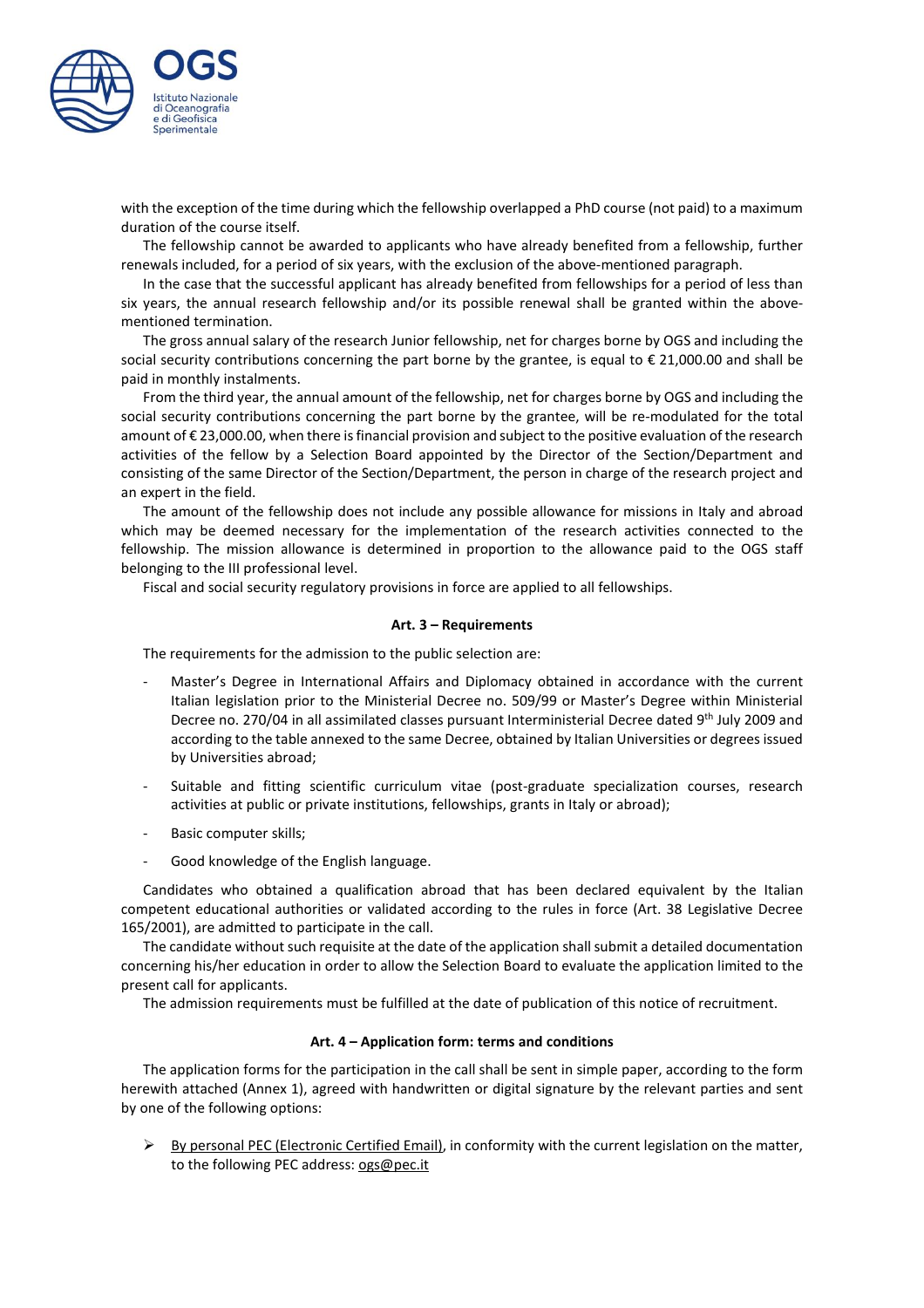

**Please note**: the maximum e-mail size limit is **30 MB**. Should the attachments exceed this limit the candidate hasto send more than one e-mail (indicating in the subject the e-mail number, for example: "Name, surname, title of the call, e-mail no. X"). Files with ".**zip**" extension are **not** accepted.

Only and exclusively for non-national candidates, applications to the call drafted on plain paper and in accordance to the form herewith attached (Annex 1), with the applicant's handwritten or digital signature according to the usual European standards, may also be sent:

 $\triangleright$  By e-mail, to the following e-mail address: [protocollo@inogs.it.](mailto:protocollo@inogs.it) **Please note**: the maximum e-mail size limit is **30 MB**. Should the attachments exceed this limit the

candidate hasto send more than one e-mail (indicating in the subject the e-mail number, for example: "Name, surname, title of the call, e-mail no. X"). Files with ".**zip**" extension are **not** accepted.

The application form must be sent at the latest **by 11.59 pm** on the closing date. Different methods of delivery will not be accepted.

Under his/her own responsibility, the candidate must declare the following information:

- Surname and name;
- Place and date of birth;
- Residence;
- Citizenship;
- Not have been convicted or found guilty of any criminal offence, or, if any, what kind of criminal offence the candidate has been found guilty;
- To be in possession of the requested qualifications, with all the details concerning date, place of issue, final mark;
- The candidate's position with reference to the awarding of other fellowships;
- To be in possession of further requirements as per art. 3 of this call;
- The chosen address for the call.

The candidate shall attach to the application form the following documents:

- The **Curriculum Vitae et Studiorum** (possibly in European format) written either in Italian or English, dated and signed with handwritten or digital signature; in the CV the applicant shall include all the useful information for the evaluation. **At the end of the CV the candidate shall insert the following declaration**: "*All the information contained in this Curriculum Vitae et Studiorum is accurate and truthful and is given under my responsibility according to articles 46 and 47 of the Presidential Decree dated 28.12.2000, n. 445. I am aware that false declarations are punishable by law in accordance with art. 76 of the same Presidential Decree dated 28.12.2000, n. 445*".
- **Qualifications and documents** that will be considered useful by the applicant to submit to the Selection Board. These qualifications and documents shall be presented by filling in either a selfdeclaration affidavit in accordance with art. 46 of the Presidential Decree dated 28.12.2000, no. 445 (Annex 2), concerning the degree obtained, or a self-declaration affidavit, in accordance with art. 47 of the Presidential Decree dated 28.12.2000, no. 445 (Annex 3), concerning, for example, the implemented research activities, the list of publications, etc.
- **A copy of a valid Identity Document.**

Special needs candidates, with reference to their own disability, shall mention their specific request for assistance in the application form.

## **Art. 5 – Exclusions**

The following reasons constitute ground for ex-officio exclusion:

- Applications not submitted within the fixed deadline referred to in Art. 4 of the present call;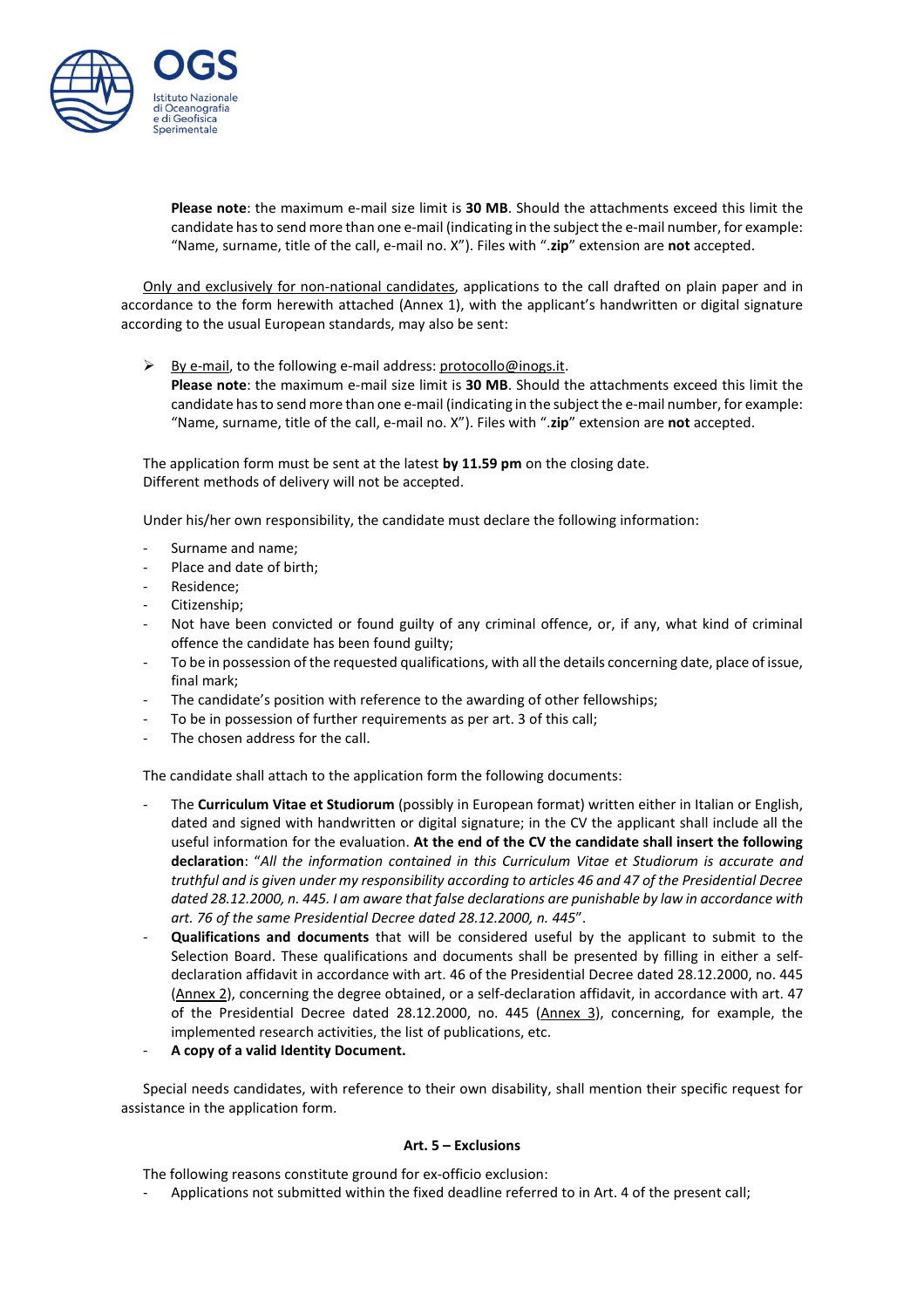

- Applications sent under conditions other than those referred to in Art. 4;
- Partial or total omission of the information requested as per Art. 4;
- Failure to submit the application form duly signed as per Art. 4;
- Failure to submit a copy of a valid Identification Document attached to the application form;
- Failure to [comply](http://context.reverso.net/traduzione/inglese-italiano/to+comply+with+any) with any of those [requirements](http://context.reverso.net/traduzione/inglese-italiano/requirements) as per art. 3.

Candidates are admitted to the selection with right to reserve approval. The Responsible of the Human Resources Department – Recruitment Office has the faculty to exclude a candidate at any time in case of lack of the above-mentioned requirements by providing a valid justification.

If the motivations that determined the exclusion are verified after the completion of the selection, the General Director, with a valid justification, provides automatic forfeiture of any rights connected to the participation in the selection itself.

Exclusion of candidates shall also be applied in case of failure in presenting accurate and truthful declarations requested by the application form in accordance with Presidential Decree dated 28.12.2000, no. 445.

## **Art. 6 – Selection Board**

The Selection Board shall be appointed by the OGS General Director and shall be composed of three members, including the scientific Tutor.

In application of art. 249 of the Decree dated 19<sup>th</sup> May 2020 n. 34, converted in Law no. 77 on 17<sup>th</sup> July 2020 with amendments, the Selection Board may carry out the evaluation procedure with the aid of videoconference tools, ensuring in any case the complete communication security and traceability.

The session is open and closed by the President, who governs its execution and could suspend it in every moment where necessary. The President has the duty of checking, before the start of the meeting, the participants' identity and assessing the presence of the required conditions of participation. It is also necessary to specify these elements in the minutes, together with the indication of the technologies used by each member.

### **Art. 7 Evaluable qualifications, interview and ranking list**

The selection is based on qualifications and interview.

The Selection Board can assign up to 100 points, divided as follows:

- 30 points for the evaluation of the qualifications
- 70 points for the interview.

Only candidates obtaining at least 21/30 points in the evaluation of qualifications will be admitted to the interview.

In order to pass the interview, the candidate should obtain a minimum score of 49/70.

### *QUALIFICATIONS (max 30 points out of 100)*

The Selection Board preliminary adopts the criteria and the parameters to which it intends to apply, with specific reference to the characteristics of the research project.

The evaluating titles are:

- Master's Degree (final mark) and its connection with the subject of the present Call;
- Phd title connected to the subject of the present call;
- Attendance to post lauream professional courses, either in Italy or abroad;
- Research activities in public or private organizations based on contracts, fellowships or assignments, both in Italy and abroad in the subject of the call, according to the specific profile;
- Scientific articles and technical scientific reports.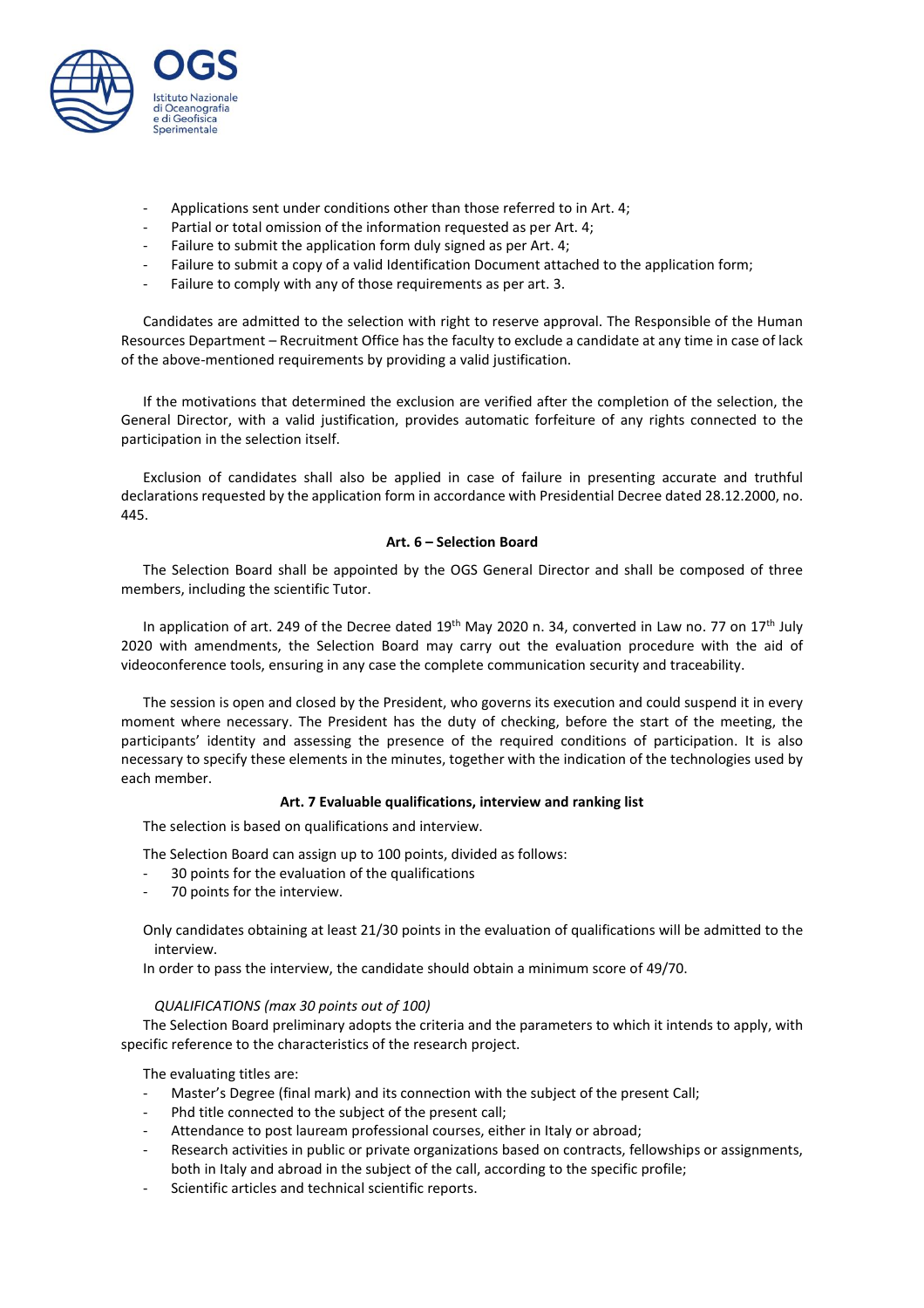

In particular, a Phd title, or an equivalent title obtained abroad, would be considered as an asset for the purpose of awarding the fellowship.

After the qualifications have been evaluated, the Selection Board makes a shortlist of applicants who will be invited to the interview.

The list of applicants admitted to the interview and details on date, time and place will be published at least 20 days prior on the website of OGS [https://www.inogs.it/it/job-opportunities.](https://www.inogs.it/it/job-opportunities)

Such publication effectively constitutes an official notification.

#### *INTERVIEW (max 70 points out of 100)*

The interview will take place according to art. 13 of the present selection notice and will focus on general themes related to the profile of the present call, on the past experiences and the possible publications submitted. The interview could be held in English.

For the interview the candidates shall present a valid identification document.

The candidates who will not be present at the interview, or those who will not be connected in videoconference call according to the indications given by OGS, should the interview take place this way, will be excluded from the competition.

Candidates failing to present a valid identification document or in possession of expired ID cards will not be admitted to the interview.

After completion of the interviews, the Selection Board makes a shortlist, in descending order, of the final ranking obtained by the candidates.

Candidates ranking list is drawn up according to the overall votes each candidate received. In the case of candidates with the same score, the preference will be attributed to the younger candidate.

The ranking lists with the indication of the fellowship winner will be published by the President of the Selection Board on the website of OGS at the following page: [https://www.inogs.it/it/job-opportunities.](https://www.inogs.it/it/job-opportunities) Such publication effectively constitutes an official notification.

#### **Art. 8 – Ranking list approval and appointment of the fellowship winner**

The Responsible of the Human Resources Department – Recruitment Office, once verified the formal validity of the documents transmitted to the Selection Board, approves the ranking list and appoints the fellowship winner.

The ranking lists shall remain valid for 18 months after the date of approval.

In case of formal renunciation of the winner, or if the winner does not accept the fellowship within the prescribed period according to art. 9 of the present call, the fellowship shall be awarded to the next eligible candidate in the ranking list.

The fellowships available following renunciation or resolution of the fellowship winner may be awarded to the candidates indicated in the ranking list within the limits of its duration.

#### **Art. 9 – Awarding of the fellowship**

The OGS General Director, in compliance with the current legislation on the matter, awards the research fellowship to the fellowship winner.

The fellowship winner will be duly notified of the result and shallsend an official declaration of acceptance of the fellowship within 15 days after acknowledgement of receipt of the notice. Once obtained the declaration of acceptance from the winner candidate, a contract between the OGS General Director and the fellowship winner is prepared and signed. This contract states the terms and conditions of the cooperation, together with the research activities to be carried out.

Concerning taxation all the regulatory provisions referred to art. 4 of the Law dated August 13 1984 no. 476 are applied to research fellowships and, in terms of social security, the applicable law is referred to art. 2, paragraphs 26 and following, Law no. 335 dated August 1995 and subsequent amendments; for maternity leave matters the applicable law refers to provisions as per Ministerial Decree dated July 12 2007, published on the Official Journal no. 247 dated October 23 2007 and for matters concerning sick leave, art. 1 paragraph 788 of Law no. 296 dated December 27 2006 and subsequent amendments. During the maternity leave, the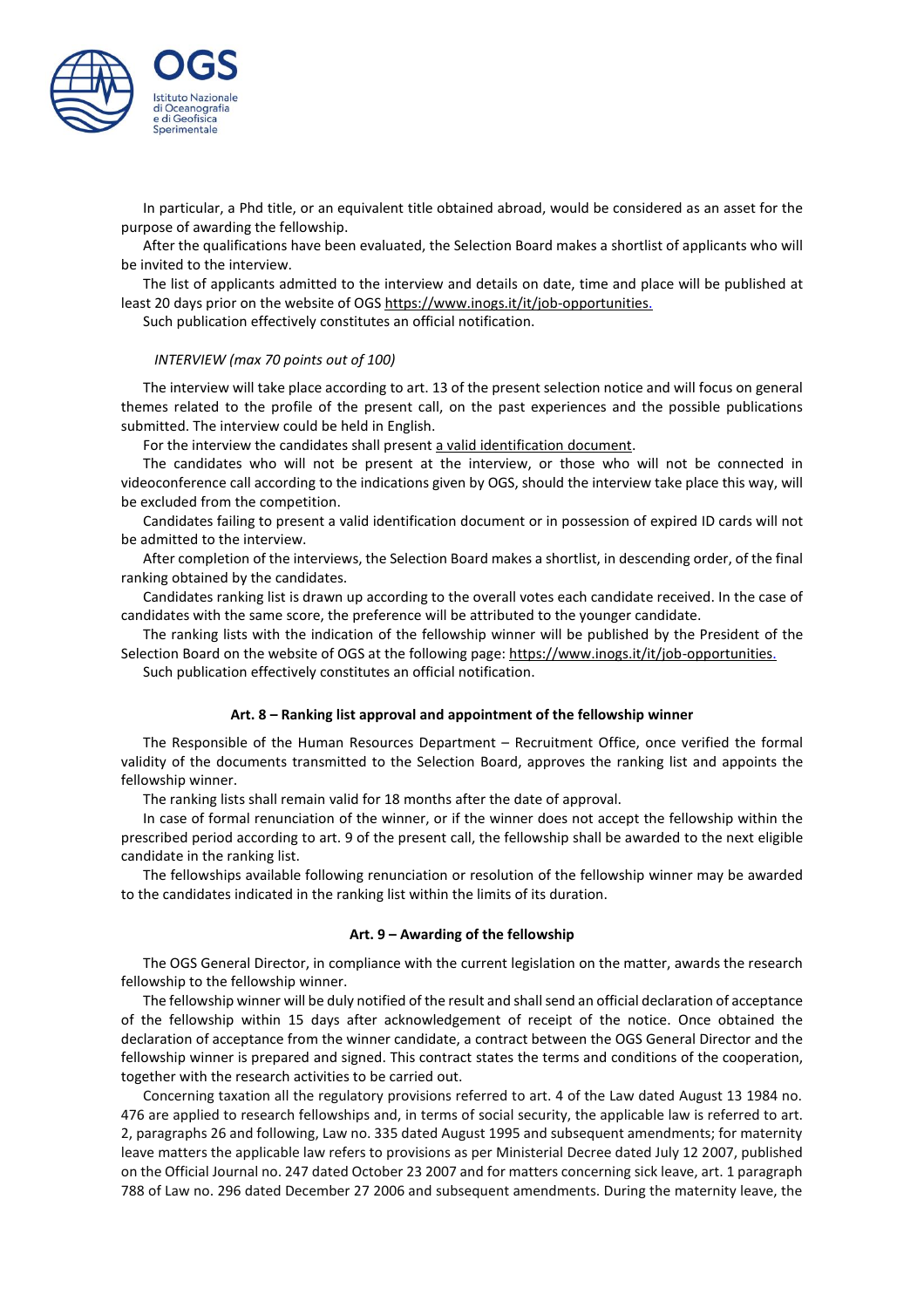

allowance paid by the Italian Social Security Institute (INPS) with reference to art. 5 of the above-mentioned decree dated July 12 2007 is integrated by OGS up to the total amount of the research fellowship

#### **Art. 10 – Implementation of the research activities**

The activities of the fellowship holder are carried out in complete autonomy and with no scheduled working time, within the specific research programme and according to the guidance provided by the scientific tutor.

The scientific tutor must coordinate the activities of the fellowship holder together with other participants in the programme, by providing all the necessary indications for the implementation of the activity object of the collaboration.

The activity of the fellowship holder under any circumstances foreshadows a status of employment.

### **Art. 11 – Fellowship obligations**

The fellowship holder must carry out the commitments foreseen by the research programme prepared by the scientific tutor and under his/her supervision. At the end of the fellowship the holder must submit to OGS a final research report that includes the obtained results. The report must be approved by the tutor.

All technical, scientific and administrative data and information gathered by the fellowship holder during the implementation of the activity shall be considered confidential and therefore the use such information for purposes different than those for which the fellowship has been awarded. Concerning the protection of the intellectual property of the results or products obtained on the performance of the activity of the fellowship please refer to OGS regulations on patents and protection of intellectual property.

#### **Art. 12 – Personal data management**

Data Controller: National Institute of Oceanography and Applied Geophysics – OGS.

Data protection Officer: dr. Luca Zenarolla - [luca.zenarolla@avvocatiudine.it](mailto:luca.zenarolla@avvocatiudine.it)

In accordance with Article 13 of EU Regulation 2016/679, required personal data will be exclusively collected and treated for purposes strictly connected to the selection procedure, with or without the aid of electronic tools, according to current law and regulations concerning the implementation of this kind of activity.

Providing such data to OGS is necessary for the evaluation of participation requirements and of the holding of titles: failure to provide these data may compromise such evaluation.

Data will only be kept for the period required by the selection, and successively for storing purposes only.

#### **Art. 13 – Extraordinary provisional measures**

During the Covid-19 emergency period, in application of art. 249 of the Decree dated 19.05.2020 n. 34, according to articles 247 and 248 of the same Decree converted in Law no. 77 on 17 July 2020 with amendments, and in application of DPCM (Ministerial Decree) 14<sup>th</sup> January 2021, art. 1, paragraph 10, letter z), this competition can be held by means of videoconference call through the use of digital technology described in letters a) and b) of art. 248 of the above-mentioned Decree, that is to say: videoconference call interview, ensuring in any case the adoption of technical solutions that guarantee the principle of publicity, the participant's identification, the communication security and its traceability. In this regard, the Selection Board will publish on the OGS website specific indications on the system requirements necessary for the connection of every person interested in taking part.

#### **Art. 14 – Final proceedings**

For matters not covered by this notice selection please refer to the OGS Grant and Research Fellowship Rules and Regulations. This call for individual fellowship will be posted on the OGS website, on the call's website of MIUR and on the European Commission Internet portal Euraxess.

In accordance to the Law dated 7/08/1990 no. 241 art. 5, the Responsible of the Proceedings is dr. Marzia Micottis - Human Resources Department.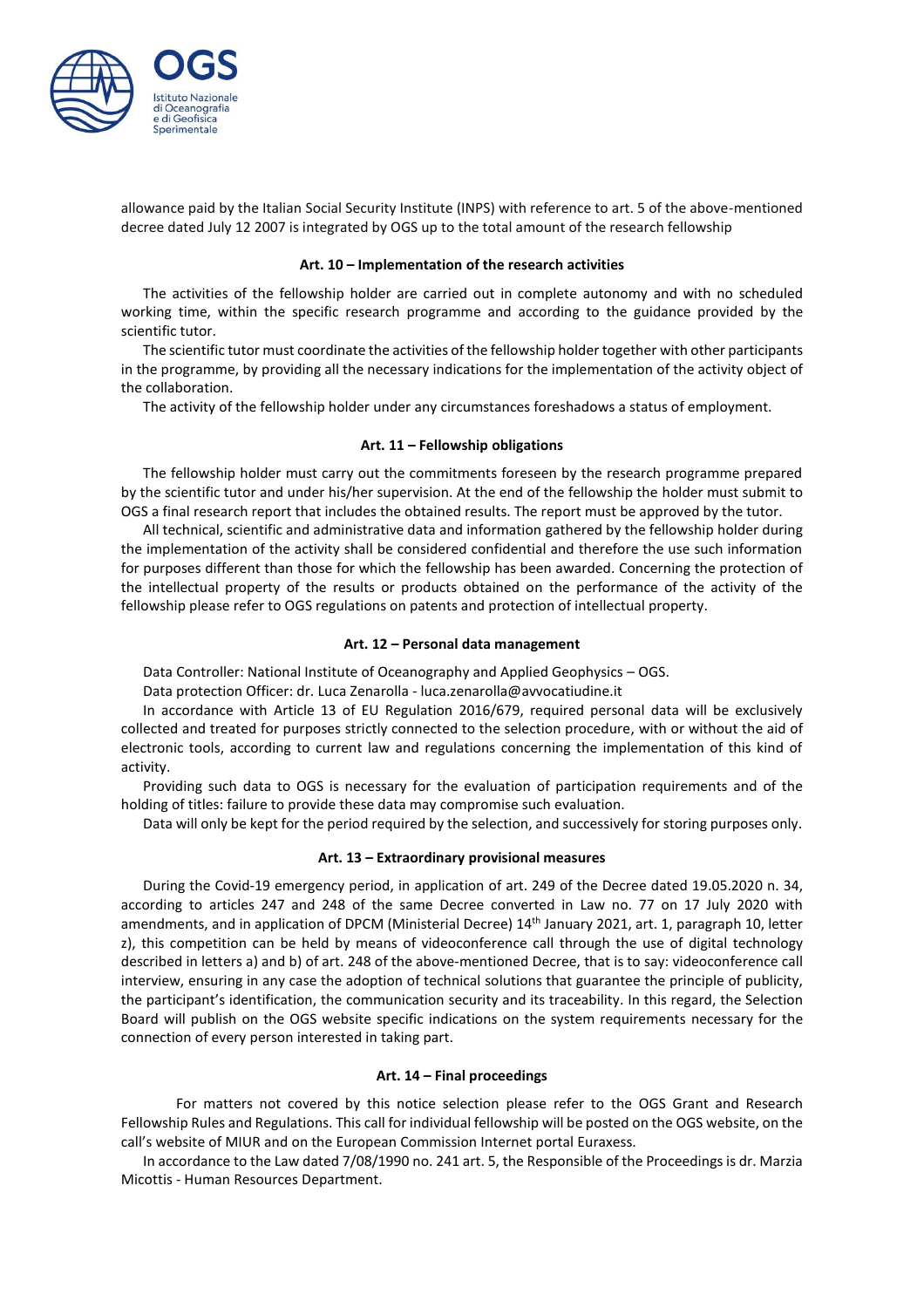

Annex 1

Application form

*To: Istituto Nazionale di Oceanografia e di Geofisica Sperimentale – OGS Località Borgo Grotta Gigante, 42/c 34010 Sgonico – TS*

**Call 06/2021** – **Announcement of public selection based on qualifications and interview for no. 1 Professionalizing fellowship in the field of "Analysis of the international cooperation and** *Science Diplomacy* **instruments in support of the research applied to the environmental sustainability within the framework of the** *Blue Growth* **Strategy", by the** *ICAP* **Department of the National Institute of Oceanography and Applied Geophysics – OGS.**

| The undersigned (name) |            | (surname) |  |
|------------------------|------------|-----------|--|
| Born in                | (Province) | ) on      |  |
| and resident in        | address    |           |  |

 $n_{\cdot}$ 

requests to participate in the present selection.

For this purpose, the applicant declares under his/her own responsibility:

- citizenship
- not have been convicted or found guilty of any criminal offence (if any, please specify):

\_\_\_\_\_\_\_\_\_\_\_\_\_\_\_\_\_\_\_\_\_\_\_\_\_\_\_\_\_\_\_\_\_\_\_\_\_\_\_\_\_\_\_\_\_\_\_\_\_\_\_\_\_\_\_\_\_\_\_\_\_\_\_\_\_\_\_\_\_\_\_\_\_\_\_\_\_\_\_\_\_ \_\_\_\_\_\_\_\_\_\_\_\_\_\_\_\_\_\_\_\_\_\_\_\_\_\_\_\_\_\_\_\_\_\_\_\_\_\_\_\_\_\_\_\_\_\_\_\_\_\_\_\_\_\_\_\_\_\_\_\_\_\_\_\_\_\_\_\_\_\_\_\_\_\_\_\_\_\_\_\_\_

- to hold a Master's Degree (please cross the type of degree you hold)
	- preceding university's reform pursuant Ministerial Decree no. 509/99

□ master's degree pursuant Ministerial Decree no. 509/99

master's degree pursuant Ministerial Decree no. D.M. 270/04

| - |                   |                        | obtained on |
|---|-------------------|------------------------|-------------|
|   | date              | from the University of |             |
|   | with the score of |                        |             |

### **if the qualification is obtained abroad**

 $\square$  to have already obtained the recognition of the equivalence as per Art. 38 of the Legislative Decree dated March 30 2001, n. 165, in view of the documents annexed to the application

*or*

 $\Box$  to have already applied for the recognition of the equivalence as per Art. 38 of the Legislative Decree dated March 30 2001, n. 165, in view of the documents annexed to the application *or*

 $\Box$  to present the following detailed documentation of the attended training in order to allow the selection board to assess the recognition of equivalence only for the purposes of the applicant's participation in the mentioned call for applicants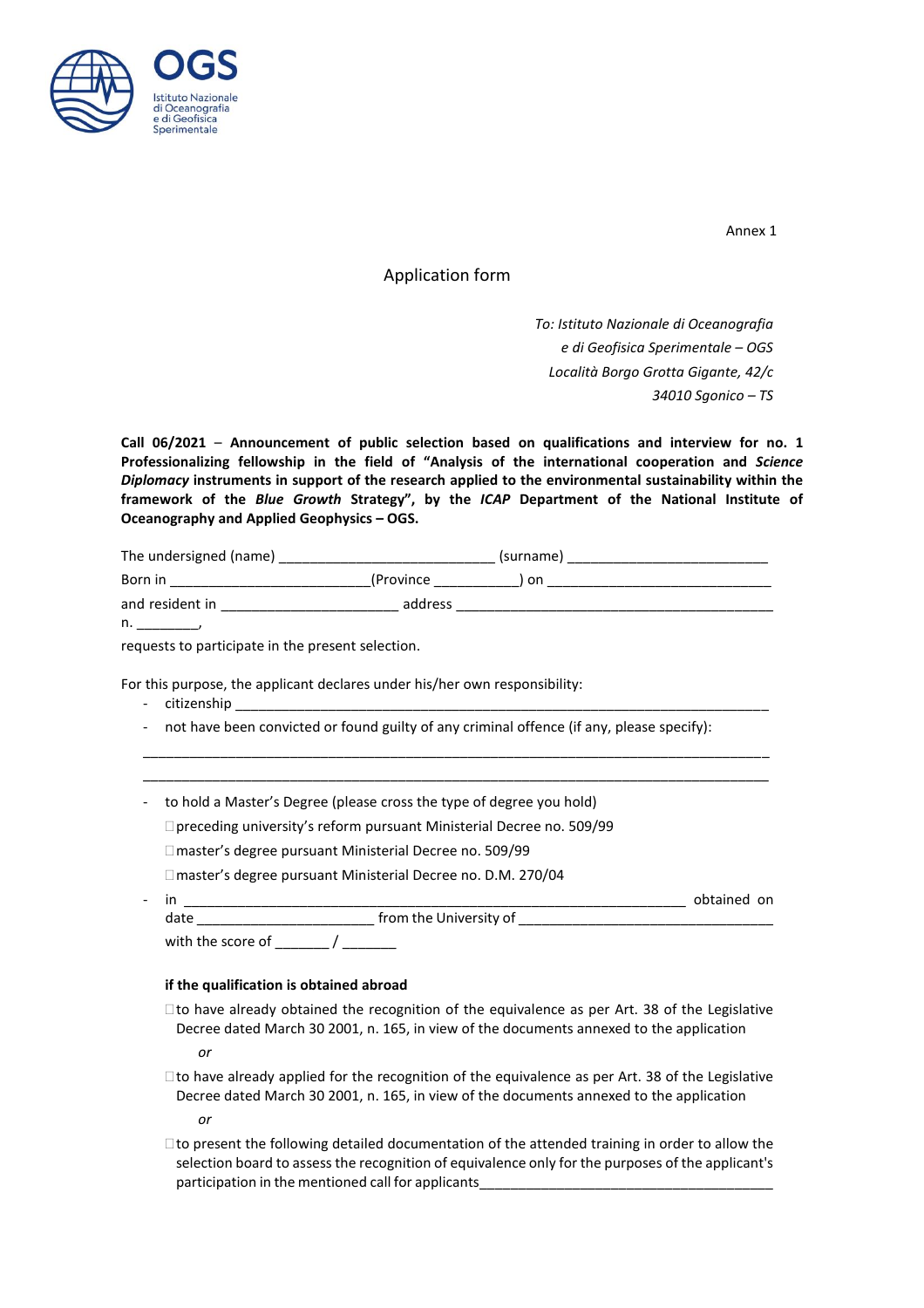| <b>Istituto Nazionale</b><br>di Oceanografia<br>e di Geofisica<br>Sperimentale |
|--------------------------------------------------------------------------------|

|                                                     | $at$ $\overline{\phantom{a}}$                                                   |  |  |
|-----------------------------------------------------|---------------------------------------------------------------------------------|--|--|
| to currently hold a fellowship                      |                                                                                 |  |  |
|                                                     |                                                                                 |  |  |
|                                                     |                                                                                 |  |  |
|                                                     | to possess the further requirements included in the art. 3 of the present call; |  |  |
| to hold the following titles that may be evaluated: |                                                                                 |  |  |

To attach to this form:

to wish to receive all communication referring to this call to the following address:

| (street)   |  |  |  |
|------------|--|--|--|
| (town)     |  |  |  |
| (ZIP code) |  |  |  |
| Telephone  |  |  |  |
| e-mail     |  |  |  |

Signature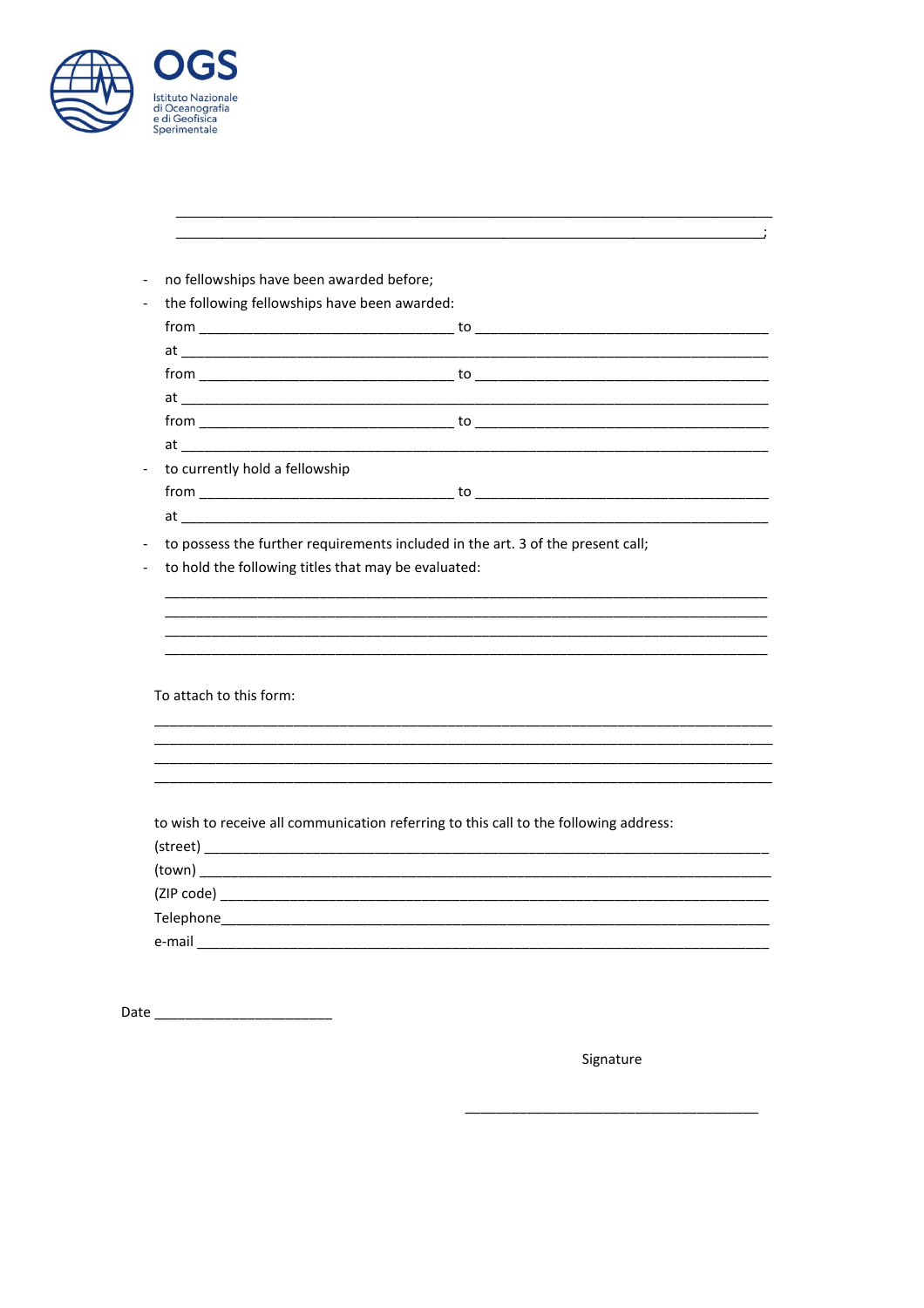

# The undersigned \_\_\_\_\_\_\_\_\_\_\_\_\_\_\_\_\_\_\_\_\_\_\_\_\_\_\_\_\_\_\_\_\_\_\_\_\_\_\_\_\_\_\_\_\_\_\_\_\_\_\_\_\_\_\_\_\_\_\_\_\_\_\_\_\_\_\_\_\_\_

For participating in this Call no. \_\_\_\_\_\_\_\_\_\_\_\_\_\_ requests to take the exam in one of the following languages:

Italian

English

\_\_\_\_\_\_\_\_\_\_\_\_\_\_\_\_\_\_\_\_\_\_\_\_\_\_\_\_\_\_\_\_\_

Signature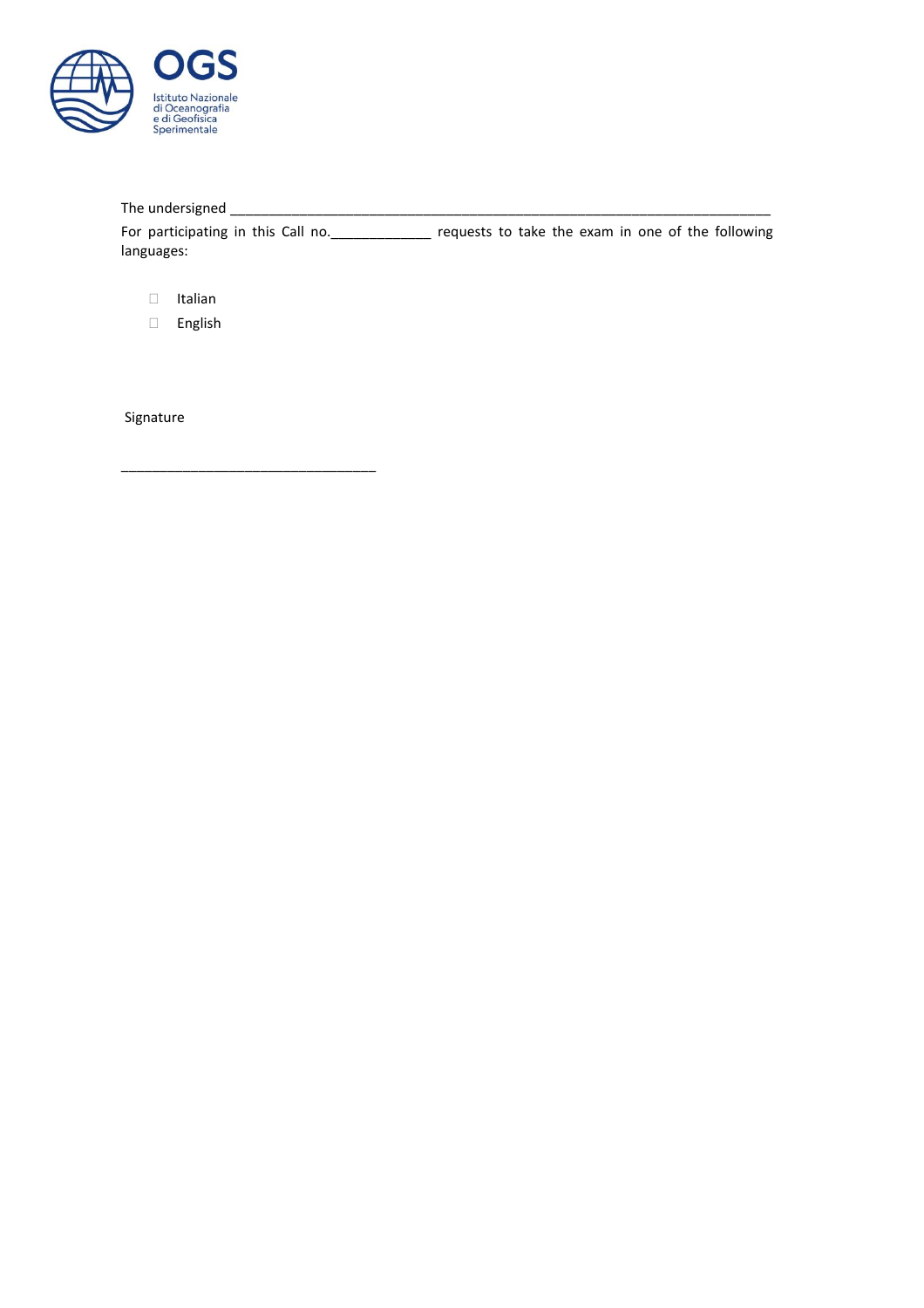

Annex 2

# SELF DECLARATION AFFIDAVIT

# (art. 46 Presidential Decree 28.12.2000 no. 445)

| The undersigned (name) |            | (surname) |     |  |
|------------------------|------------|-----------|-----|--|
| born in                | (province) | ) on      |     |  |
| and resident in        | address    |           | no. |  |

aware that false declarations are punishable by law (art. 76 Presidential Decree 28.12.2000 no. 445)

# DECLARES

## - to hold a degree (please cross the type of degree you hold)

- preceding university's reform pursuant Ministerial Decree no. 509/99
- □ master's degree pursuant Ministerial Decree no. 509/99
- □ master's degree pursuant Ministerial Decree no. D.M. 270/04

| with the score of Theory Assembly                                                                   |
|-----------------------------------------------------------------------------------------------------|
|                                                                                                     |
|                                                                                                     |
|                                                                                                     |
| or                                                                                                  |
|                                                                                                     |
|                                                                                                     |
| to be in possession of the following title of specialisation or certificate of attendance to a post |
| obtained on date____________________ issued by __________________________________                   |
| with the score of ______________________.                                                           |

The undersigned also declares that he/she has been informed that, in accordance with current legislation, personal data will be treated, by computer tools also, exclusively within the object for which the declaration has been drawn up.

Date \_\_\_\_\_\_\_\_\_\_\_\_\_\_\_\_\_\_\_\_\_\_\_

Signature

\_\_\_\_\_\_\_\_\_\_\_\_\_\_\_\_\_\_\_\_\_\_\_\_\_\_\_\_\_\_\_\_\_\_\_\_\_\_